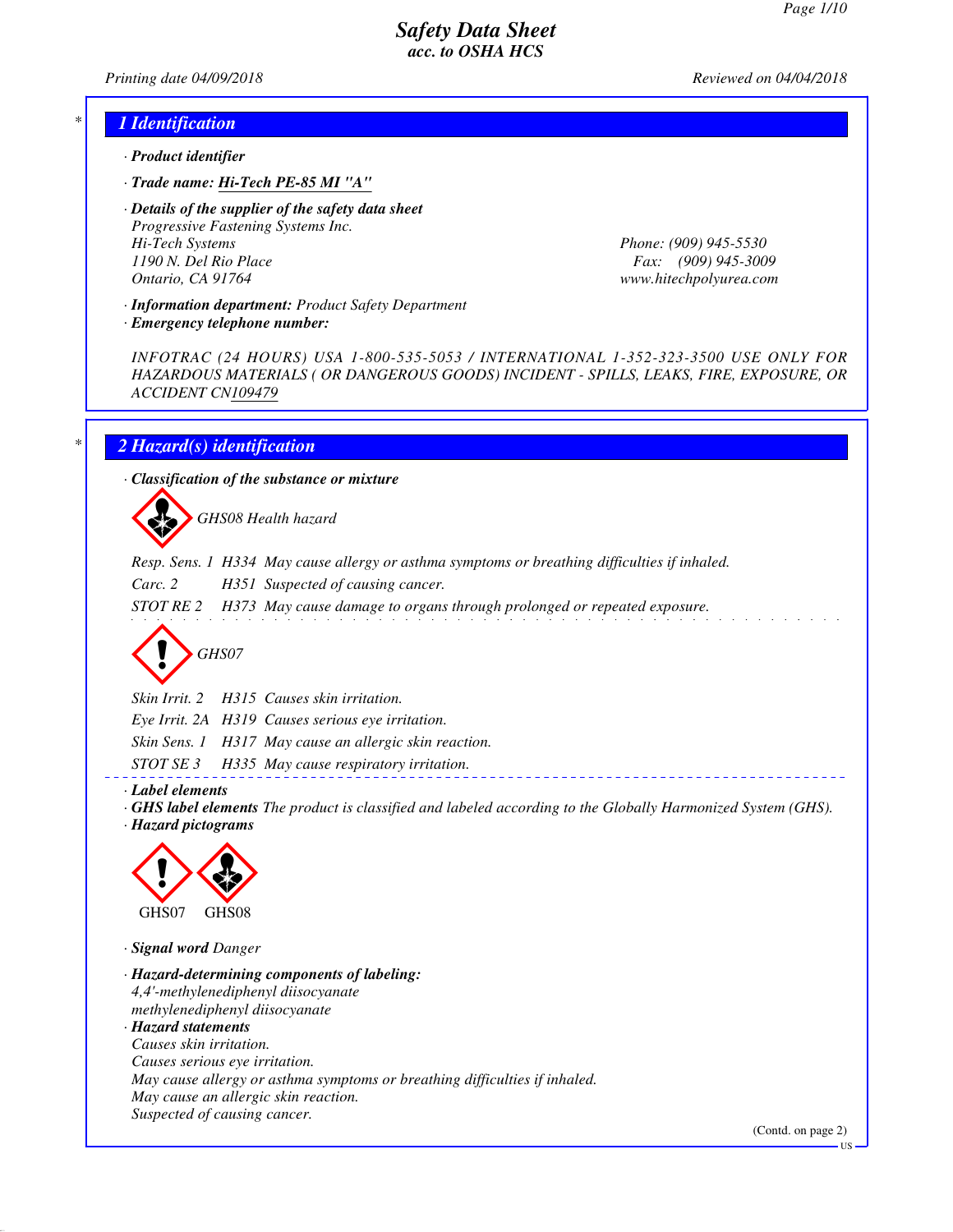*Printing date 04/09/2018 Reviewed on 04/04/2018*

### *Trade name: Hi-Tech PE-85 MI "A"*

| May cause respiratory irritation.<br>May cause damage to organs through prolonged or repeated exposure.<br>· Precautionary statements<br>Obtain special instructions before use.<br>Do not handle until all safety precautions have been read and understood.<br>Do not breathe dust/fume/gas/mist/vapors/spray.<br>Wash thoroughly after handling.<br>Use only outdoors or in a well-ventilated area.<br>Contaminated work clothing must not be allowed out of the workplace.<br>Wear protective gloves/protective clothing/eye protection/face protection.<br>[In case of inadequate ventilation] wear respiratory protection.<br>If on skin: Wash with plenty of water.<br>IF INHALED: Remove person to fresh air and keep comfortable for breathing.<br>If in eyes: Rinse cautiously with water for several minutes. Remove contact lenses, if present and easy to do. |
|----------------------------------------------------------------------------------------------------------------------------------------------------------------------------------------------------------------------------------------------------------------------------------------------------------------------------------------------------------------------------------------------------------------------------------------------------------------------------------------------------------------------------------------------------------------------------------------------------------------------------------------------------------------------------------------------------------------------------------------------------------------------------------------------------------------------------------------------------------------------------|
|                                                                                                                                                                                                                                                                                                                                                                                                                                                                                                                                                                                                                                                                                                                                                                                                                                                                            |
|                                                                                                                                                                                                                                                                                                                                                                                                                                                                                                                                                                                                                                                                                                                                                                                                                                                                            |
|                                                                                                                                                                                                                                                                                                                                                                                                                                                                                                                                                                                                                                                                                                                                                                                                                                                                            |
|                                                                                                                                                                                                                                                                                                                                                                                                                                                                                                                                                                                                                                                                                                                                                                                                                                                                            |
|                                                                                                                                                                                                                                                                                                                                                                                                                                                                                                                                                                                                                                                                                                                                                                                                                                                                            |
|                                                                                                                                                                                                                                                                                                                                                                                                                                                                                                                                                                                                                                                                                                                                                                                                                                                                            |
|                                                                                                                                                                                                                                                                                                                                                                                                                                                                                                                                                                                                                                                                                                                                                                                                                                                                            |
|                                                                                                                                                                                                                                                                                                                                                                                                                                                                                                                                                                                                                                                                                                                                                                                                                                                                            |
|                                                                                                                                                                                                                                                                                                                                                                                                                                                                                                                                                                                                                                                                                                                                                                                                                                                                            |
|                                                                                                                                                                                                                                                                                                                                                                                                                                                                                                                                                                                                                                                                                                                                                                                                                                                                            |
|                                                                                                                                                                                                                                                                                                                                                                                                                                                                                                                                                                                                                                                                                                                                                                                                                                                                            |
|                                                                                                                                                                                                                                                                                                                                                                                                                                                                                                                                                                                                                                                                                                                                                                                                                                                                            |
|                                                                                                                                                                                                                                                                                                                                                                                                                                                                                                                                                                                                                                                                                                                                                                                                                                                                            |
|                                                                                                                                                                                                                                                                                                                                                                                                                                                                                                                                                                                                                                                                                                                                                                                                                                                                            |
| Continue rinsing.                                                                                                                                                                                                                                                                                                                                                                                                                                                                                                                                                                                                                                                                                                                                                                                                                                                          |
| IF exposed or concerned: Get medical advice/attention.                                                                                                                                                                                                                                                                                                                                                                                                                                                                                                                                                                                                                                                                                                                                                                                                                     |
| Call a poison center/doctor if you feel unwell.                                                                                                                                                                                                                                                                                                                                                                                                                                                                                                                                                                                                                                                                                                                                                                                                                            |
| Specific treatment (see on this label).                                                                                                                                                                                                                                                                                                                                                                                                                                                                                                                                                                                                                                                                                                                                                                                                                                    |
| Get medical advice/attention if you feel unwell.                                                                                                                                                                                                                                                                                                                                                                                                                                                                                                                                                                                                                                                                                                                                                                                                                           |
| Take off contaminated clothing and wash it before reuse.                                                                                                                                                                                                                                                                                                                                                                                                                                                                                                                                                                                                                                                                                                                                                                                                                   |
| If skin irritation or rash occurs: Get medical advice/attention.                                                                                                                                                                                                                                                                                                                                                                                                                                                                                                                                                                                                                                                                                                                                                                                                           |
| If eye irritation persists: Get medical advice/attention.                                                                                                                                                                                                                                                                                                                                                                                                                                                                                                                                                                                                                                                                                                                                                                                                                  |
| If experiencing respiratory symptoms: Call a poison center/doctor.                                                                                                                                                                                                                                                                                                                                                                                                                                                                                                                                                                                                                                                                                                                                                                                                         |
| Wash contaminated clothing before reuse.                                                                                                                                                                                                                                                                                                                                                                                                                                                                                                                                                                                                                                                                                                                                                                                                                                   |
| Store in a well-ventilated place. Keep container tightly closed.                                                                                                                                                                                                                                                                                                                                                                                                                                                                                                                                                                                                                                                                                                                                                                                                           |
| Store locked up.                                                                                                                                                                                                                                                                                                                                                                                                                                                                                                                                                                                                                                                                                                                                                                                                                                                           |
| Dispose of contents/container in accordance with local/regional/national/international regulations.                                                                                                                                                                                                                                                                                                                                                                                                                                                                                                                                                                                                                                                                                                                                                                        |
| · Classification system:                                                                                                                                                                                                                                                                                                                                                                                                                                                                                                                                                                                                                                                                                                                                                                                                                                                   |
| $\cdot$ NFPA ratings (scale 0 - 4)                                                                                                                                                                                                                                                                                                                                                                                                                                                                                                                                                                                                                                                                                                                                                                                                                                         |
|                                                                                                                                                                                                                                                                                                                                                                                                                                                                                                                                                                                                                                                                                                                                                                                                                                                                            |
| $Health = 2$                                                                                                                                                                                                                                                                                                                                                                                                                                                                                                                                                                                                                                                                                                                                                                                                                                                               |
| $Fire = 1$                                                                                                                                                                                                                                                                                                                                                                                                                                                                                                                                                                                                                                                                                                                                                                                                                                                                 |
| $Reactivity = 0$                                                                                                                                                                                                                                                                                                                                                                                                                                                                                                                                                                                                                                                                                                                                                                                                                                                           |
| $\cdot$ HMIS-ratings (scale $0 - 4$ )                                                                                                                                                                                                                                                                                                                                                                                                                                                                                                                                                                                                                                                                                                                                                                                                                                      |
| <b>HEALTH</b>                                                                                                                                                                                                                                                                                                                                                                                                                                                                                                                                                                                                                                                                                                                                                                                                                                                              |
| 2 <br>$Health = *2$                                                                                                                                                                                                                                                                                                                                                                                                                                                                                                                                                                                                                                                                                                                                                                                                                                                        |
| $Fire = 1$<br>$\vert$ 1 $\vert$<br><b>FIRE</b>                                                                                                                                                                                                                                                                                                                                                                                                                                                                                                                                                                                                                                                                                                                                                                                                                             |
| REACTIVITY 0 $Reactivity = 0$                                                                                                                                                                                                                                                                                                                                                                                                                                                                                                                                                                                                                                                                                                                                                                                                                                              |
| ⋅ Other hazards                                                                                                                                                                                                                                                                                                                                                                                                                                                                                                                                                                                                                                                                                                                                                                                                                                                            |
| · Results of PBT and vPvB assessment                                                                                                                                                                                                                                                                                                                                                                                                                                                                                                                                                                                                                                                                                                                                                                                                                                       |
| · <b>PBT</b> : Not applicable.                                                                                                                                                                                                                                                                                                                                                                                                                                                                                                                                                                                                                                                                                                                                                                                                                                             |
| $\cdot$ vPvB: Not applicable.                                                                                                                                                                                                                                                                                                                                                                                                                                                                                                                                                                                                                                                                                                                                                                                                                                              |
|                                                                                                                                                                                                                                                                                                                                                                                                                                                                                                                                                                                                                                                                                                                                                                                                                                                                            |

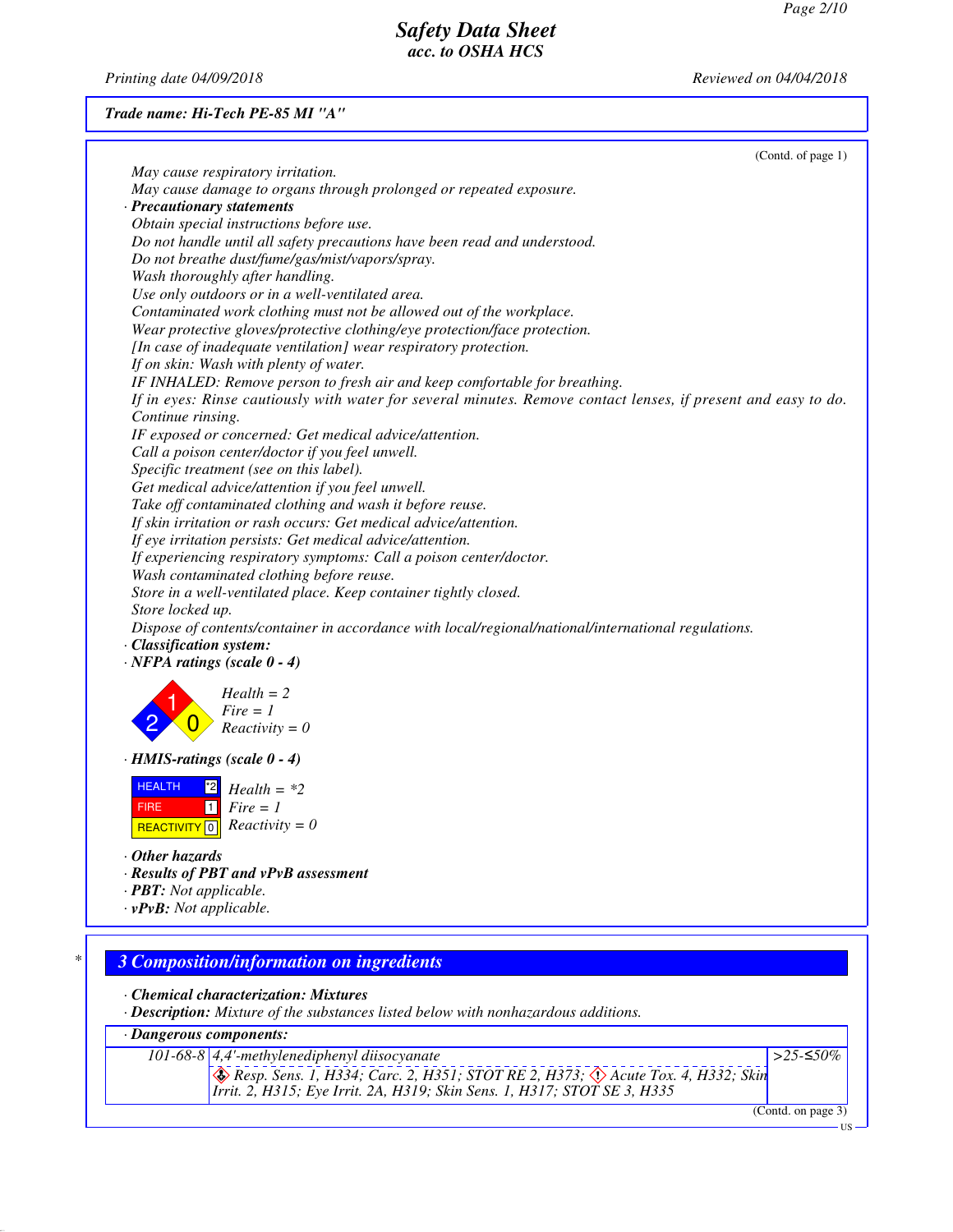*Printing date 04/09/2018 Reviewed on 04/04/2018*

*Trade name: Hi-Tech PE-85 MI "A"*

(Contd. of page 2) *26447-40-5 methylenediphenyl diisocyanate* d~ *Resp. Sens. 1, H334; Carc. 2, H351; STOT RE 2, H373;* d~ *Acute Tox. 4, H332; Skin Irrit. 2, H315; Eye Irrit. 2A, H319; Skin Sens. 1, H317; STOT SE 3, H335* ≥*0.1-<1%*

## *4 First-aid measures*

#### *· Description of first aid measures*

*· General information:*

*Symptoms of poisoning may even occur after several hours; therefore medical observation for at least 48 hours after the accident.*

- *· After inhalation:*
- *Seek medical treatment in case of complaints.*

*Supply fresh air and to be sure call for a doctor.*

*In case of unconsciousness place patient stably in side position for transportation.*

- *· After skin contact: Immediately wash with water and soap and rinse thoroughly.*
- *· After eye contact: Rinse opened eye for 15 minutes under running water. If symptoms persist, consult a doctor.*
- *· After swallowing:*

*Rinse mouth and then drink plenty of water. Do not induce vomiting. Never induce vomiting or give anything by mouth if victim is unconscious or having convulsions. If symptoms persist consult doctor.*

- *· Information for doctor:*
- *· Most important symptoms and effects, both acute and delayed No further relevant information available.*
- *· Indication of any immediate medical attention and special treatment needed*
- *No further relevant information available.*

### *5 Fire-fighting measures*

- *· Extinguishing media*
- *· Suitable extinguishing agents: water spray, dry powder, carbon dioxide, foam*
- *· Special hazards arising from the substance or mixture Hazards during fire-fighting:*

*nitrous gases, fumes/smoke, isocyanate, vapour*

- *· Advice for firefighters*
- *· Protective equipment:*

*Firefighters should be equipped with self-contained breathing apparatus and turn out gear.*

*· Additional information*

*Dispose of fire debris and contaminated extinguishing water in accordance with official regulations.*

# *6 Accidental release measures*

- *· Personal precautions, protective equipment and emergency procedures*
- *Clear area. Ensure adequate ventilation. Wear suitable personal protective clothing and equipment.*
- *· Environmental precautions: Do not allow to enter sewers/ surface or ground water.*
- *· Methods and material for containment and cleaning up: Dispose of the collected material according to regulations. Dispose contaminated material as waste according to item 13. Ensure adequate ventilation.*
- *· Reference to other sections*
- *See Section 7 for information on safe handling. See Section 8 for information on personal protection equipment.*
- *See Section 13 for disposal information.*

(Contd. on page 4)

US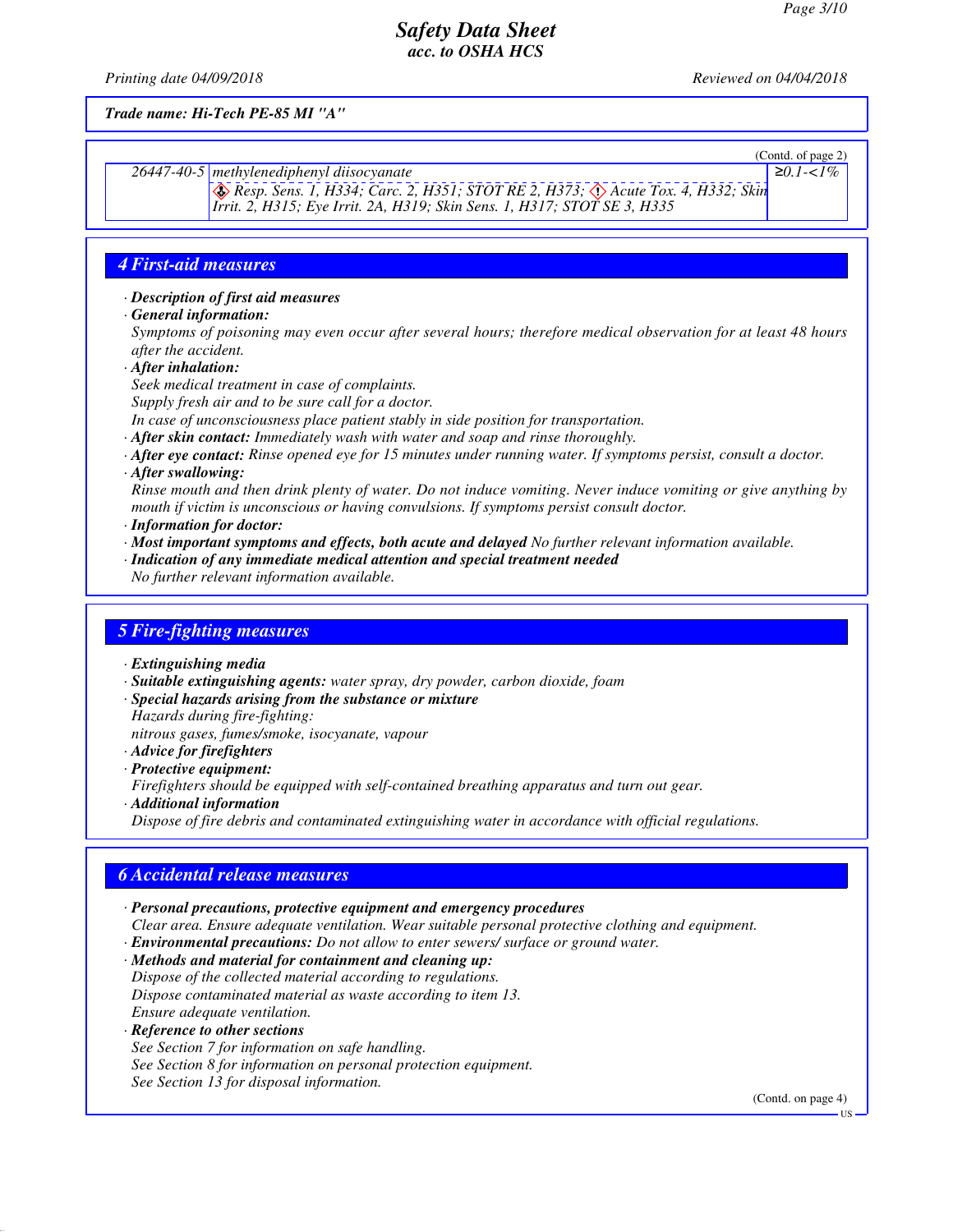*Printing date 04/09/2018 Reviewed on 04/04/2018*

*Trade name: Hi-Tech PE-85 MI "A"*

| $10.45$ mg/m <sup>3</sup> |
|---------------------------|
| $29$ mg/m <sup>3</sup>    |
|                           |
| $5 \ mg/m^3$              |
| $40$ mg/m <sup>3</sup>    |
|                           |
| $155$ mg/m <sup>3</sup>   |
| $240$ mg/m <sup>3</sup>   |
|                           |

### *7 Handling and storage*

*· Handling:*

- *· Precautions for safe handling*
- *Ensure thorough ventilation of stores and work area. Protect against moisture.*

*Ensure good ventilation/exhaustion at the workplace. Avoid aerosol formation. When handling heated product, vapours of the product should be ventilated, and respiratory protection used. Wear respiratory protection when spraying. Danger of busting when sealed gastight. Protect against moisture. If bulging of drum occurs, transfer to well ventilated area, puncture to relieve pressure, open vent and let stand for 48 hours before resealing.*

*· Information about protection against explosions and fires: No special measures required.*

*· Conditions for safe storage, including any incompatibilities*

*Segregate from foods and animal feeds. Segregate friom acids and bases.*

*· Storage:*

*· Requirements to be met by storerooms and receptacles:*

*Carbon Steel, (Iron), High density polyethylene (HDPE), Low density polyethylene (LDPE)*

- *· Information about storage in one common storage facility: Not required.*
- *· Further information about storage conditions: Keep receptacle tightly sealed.*
- *· Specific end use(s) No further relevant information available.*

## *8 Exposure controls/personal protection*

*· Additional information about design of technical systems: No further data; see item 7.*

*· Control parameters*

*· Components with limit values that require monitoring at the workplace:*

### *101-68-8 4,4'-methylenediphenyl diisocyanate*

*PEL Ceiling limit value: 0.2 mg/m³, 0.02 ppm*

*REL Long-term value: 0.05 mg/m³, 0.005 ppm Ceiling limit value: 0.2\* mg/m³, 0.02\* ppm \*10-min*

*TLV Long-term value: 0.051 mg/m³, 0.005 ppm*

*· Additional information: The lists that were valid during the creation were used as basis.*

#### *· Exposure controls*

*· Personal protective equipment:*

*· General protective and hygienic measures: Keep away from foodstuffs, beverages and feed.*

*Immediately remove all soiled and contaminated clothing.*

(Contd. on page 5)

US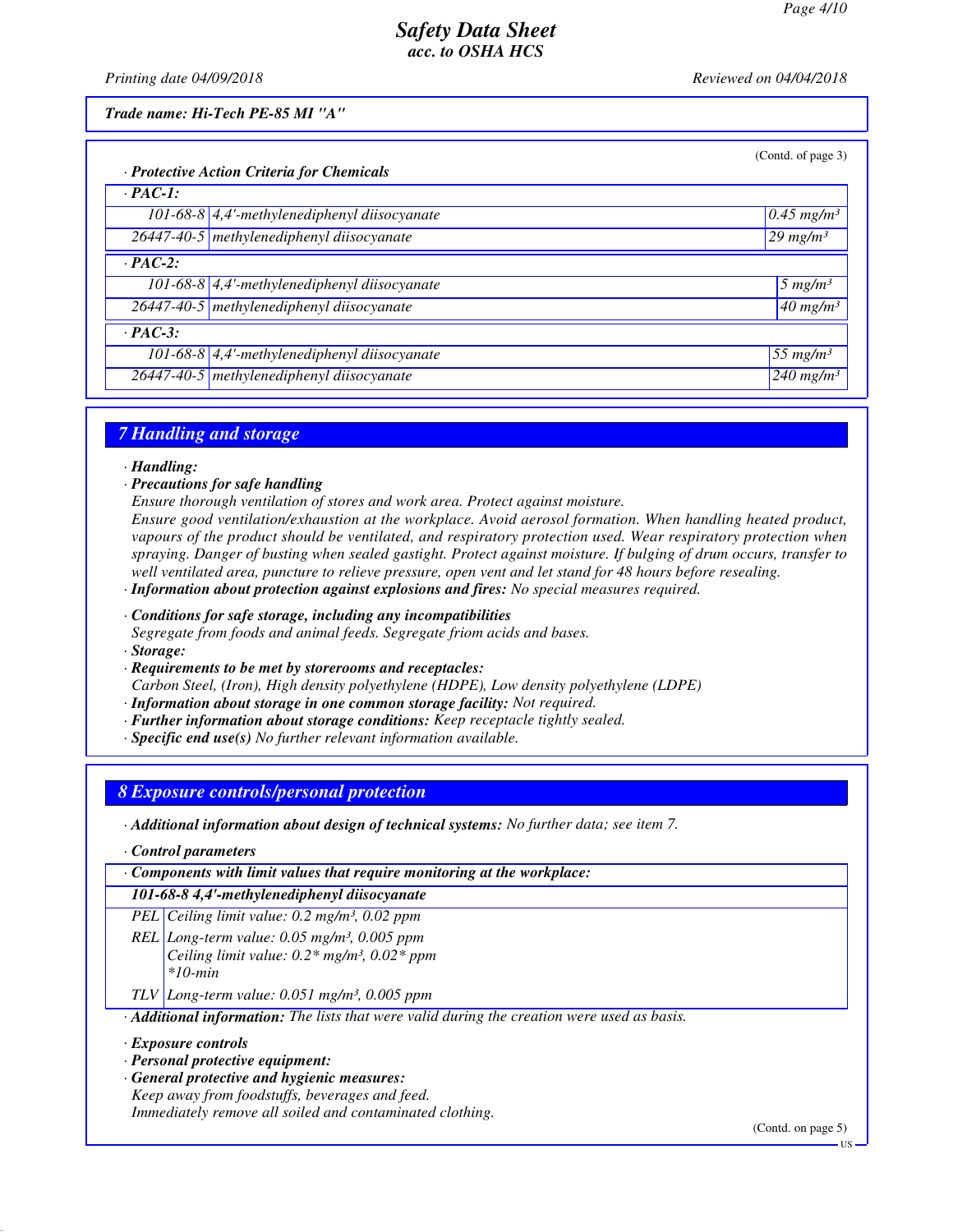*Printing date 04/09/2018 Reviewed on 04/04/2018*

*Trade name: Hi-Tech PE-85 MI "A"*

|                                                                                                   | (Contd. of page 4)                                                                                                                                                                                                                                                                                                                                         |
|---------------------------------------------------------------------------------------------------|------------------------------------------------------------------------------------------------------------------------------------------------------------------------------------------------------------------------------------------------------------------------------------------------------------------------------------------------------------|
| Wash hands before breaks and at the end of work.                                                  |                                                                                                                                                                                                                                                                                                                                                            |
| Store protective clothing separately.                                                             |                                                                                                                                                                                                                                                                                                                                                            |
| Avoid contact with the eyes and skin.<br>· Breathing equipment:                                   |                                                                                                                                                                                                                                                                                                                                                            |
| respiratory protective device that is independent of circulating air.<br>· Protection of hands:   | In case of brief exposure or low pollution use respiratory filter device. In case of intensive or longer exposure use                                                                                                                                                                                                                                      |
| Protective gloves                                                                                 |                                                                                                                                                                                                                                                                                                                                                            |
| chemical mixture.                                                                                 | The glove material has to be impermeable and resistant to the product/ the substance/ the preparation.<br>Due to missing tests no recommendation to the glove material can be given for the product/ the preparation/ the                                                                                                                                  |
|                                                                                                   | Selection of the glove material on consideration of the penetration times, rates of diffusion and the degradation                                                                                                                                                                                                                                          |
| · Material of gloves<br>· Penetration time of glove material                                      | The selection of the suitable gloves does not only depend on the material, but also on further marks of quality and<br>varies from manufacturer to manufacturer. As the product is a preparation of several substances, the resistance of<br>the glove material can not be calculated in advance and has therefore to be checked prior to the application. |
|                                                                                                   | The exact break through time has to be found out by the manufacturer of the protective gloves and has to be                                                                                                                                                                                                                                                |
| observed.                                                                                         |                                                                                                                                                                                                                                                                                                                                                            |
| $\cdot$ Eye protection:                                                                           |                                                                                                                                                                                                                                                                                                                                                            |
| Tightly sealed goggles                                                                            |                                                                                                                                                                                                                                                                                                                                                            |
| · Body protection: Protective work clothing                                                       |                                                                                                                                                                                                                                                                                                                                                            |
|                                                                                                   |                                                                                                                                                                                                                                                                                                                                                            |
| 9 Physical and chemical properties                                                                |                                                                                                                                                                                                                                                                                                                                                            |
| · Information on basic physical and chemical properties<br><b>General Information</b>             |                                                                                                                                                                                                                                                                                                                                                            |
| $\cdot$ Appearance:                                                                               |                                                                                                                                                                                                                                                                                                                                                            |
| Form:                                                                                             | Liquid                                                                                                                                                                                                                                                                                                                                                     |
| Color:                                                                                            | yellow, clear                                                                                                                                                                                                                                                                                                                                              |
| $\cdot$ Odor:<br>Odor threshold:                                                                  | Mild<br>Not determined.                                                                                                                                                                                                                                                                                                                                    |
| $\cdot$ pH-value:                                                                                 | Not determined.                                                                                                                                                                                                                                                                                                                                            |
|                                                                                                   |                                                                                                                                                                                                                                                                                                                                                            |
| Change in condition<br><b>Melting point/Melting range:</b><br><b>Boiling point/Boiling range:</b> | Undetermined.<br>200 °C (392 °F)                                                                                                                                                                                                                                                                                                                           |
| · Flash point:                                                                                    | 200 °C (392 °F)                                                                                                                                                                                                                                                                                                                                            |
| · Flammability (solid, gaseous):                                                                  | Not applicable.                                                                                                                                                                                                                                                                                                                                            |
| · Ignition temperature:                                                                           | 520 °C (968 °F)                                                                                                                                                                                                                                                                                                                                            |
| · Decomposition temperature:                                                                      | Not determined.                                                                                                                                                                                                                                                                                                                                            |
| · Auto igniting:                                                                                  | Product is not selfigniting.                                                                                                                                                                                                                                                                                                                               |
|                                                                                                   | (Contd. on page 6)                                                                                                                                                                                                                                                                                                                                         |
|                                                                                                   |                                                                                                                                                                                                                                                                                                                                                            |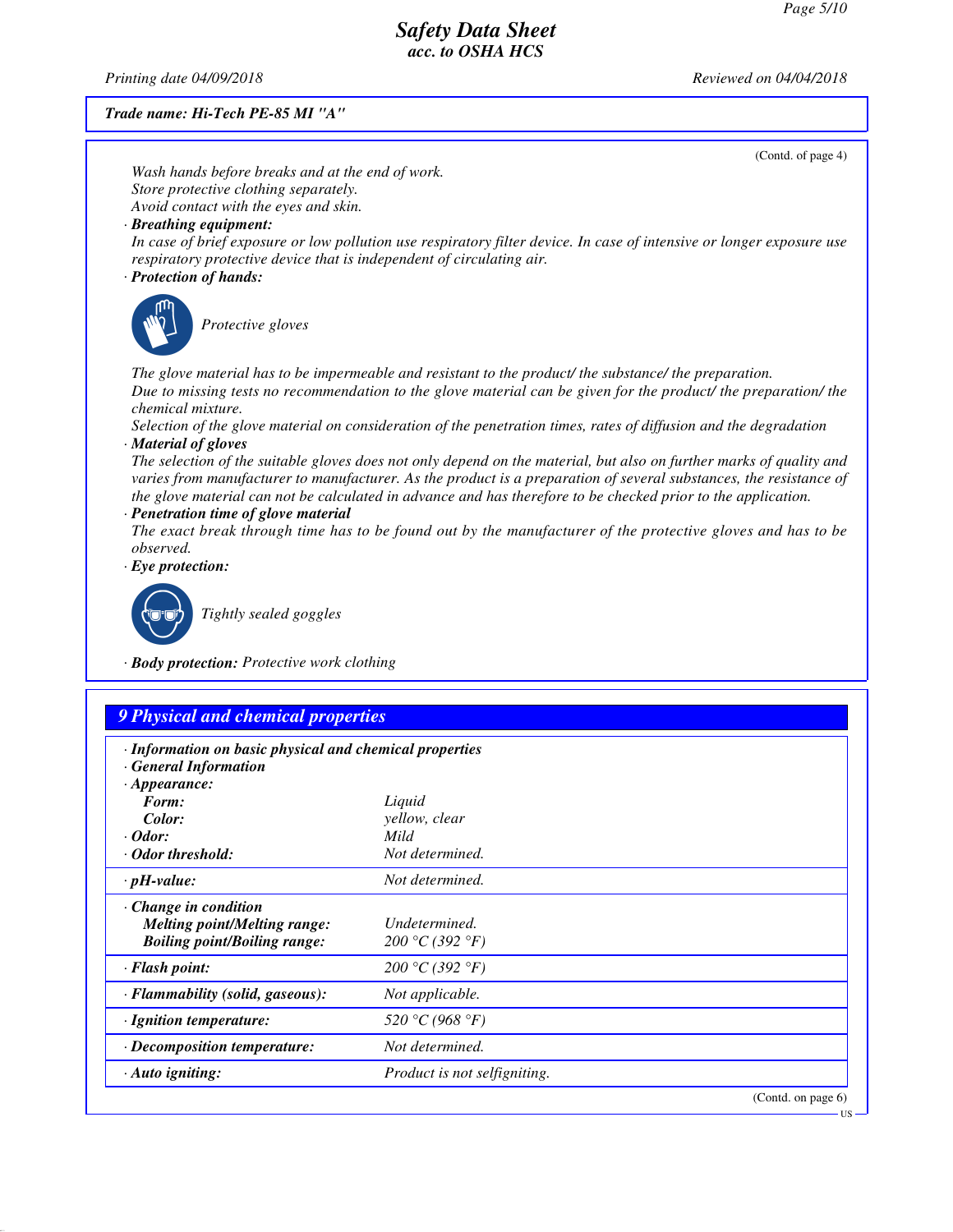*Printing date 04/09/2018 Reviewed on 04/04/2018*

*Trade name: Hi-Tech PE-85 MI "A"*

|                                                            |                                               | (Contd. of page 5) |
|------------------------------------------------------------|-----------------------------------------------|--------------------|
| · Danger of explosion:                                     | Product does not present an explosion hazard. |                    |
| · Explosion limits:                                        |                                               |                    |
| Lower:                                                     | Not determined.                               |                    |
| <b>Upper:</b>                                              | Not determined.                               |                    |
| · Vapor pressure:                                          | Not determined.                               |                    |
| $\cdot$ Density at 20 °C (68 °F):                          | $1.09881$ g/cm <sup>3</sup> (9.16957 lbs/gal) |                    |
| · Relative density                                         | Not determined.                               |                    |
| · Vapor density                                            | Not determined.                               |                    |
| $\cdot$ Evaporation rate                                   | Not determined.                               |                    |
| · Solubility in / Miscibility with                         |                                               |                    |
| Water:                                                     | Not miscible or difficult to mix.             |                    |
| · Partition coefficient (n-octanol/water): Not determined. |                                               |                    |
| $\cdot$ Viscosity:                                         |                                               |                    |
| Dynamic:                                                   | Not determined.                               |                    |
| Kinematic:                                                 | Not determined.                               |                    |
| · Solvent content:                                         |                                               |                    |
| <b>VOC</b> content:                                        | $0.00 \%$                                     |                    |
|                                                            | $0.0$ g/l / 0.00 lb/gl                        |                    |
| <b>Solids</b> content:                                     | $41.3\%$                                      |                    |
| $\cdot$ Other information                                  | No further relevant information available.    |                    |

## *10 Stability and reactivity*

*· Reactivity No further relevant information available.*

- *· Chemical stability*
- *· Thermal decomposition / conditions to be avoided: No decomposition if used according to specifications.*
- *· Possibility of hazardous reactions*

*Contact with certain rubbers and plastics can cause brittleness of the substance/product with subsequent loss in strength.*

*Exothermic reaction. Reacts with strong acids and alkalies. Reacts with oxidizing agents.*

- *· Conditions to avoid Avoid moisture*
- *· Incompatible materials: acids, amines, alcohols, water, Alkalines, strong bases, Products that react with isocyantes*
- *· Hazardous decomposition products: aromatic isocyanates, gases/vapours*

*carbon monoxide, carbon dioxide, nitrogen oxide, hydrogen cyanide*

# *\* 11 Toxicological information*

### *· Information on toxicological effects*

*· Acute toxicity:*

*· LD/LC50 values that are relevant for classification:*

*ATE (Acute Toxicity Estimate)*

*Oral LD50 5,324 mg/kg (mouse)*

*Inhalative LC50/4 h 26.6 mg/l*

(Contd. on page 7)

US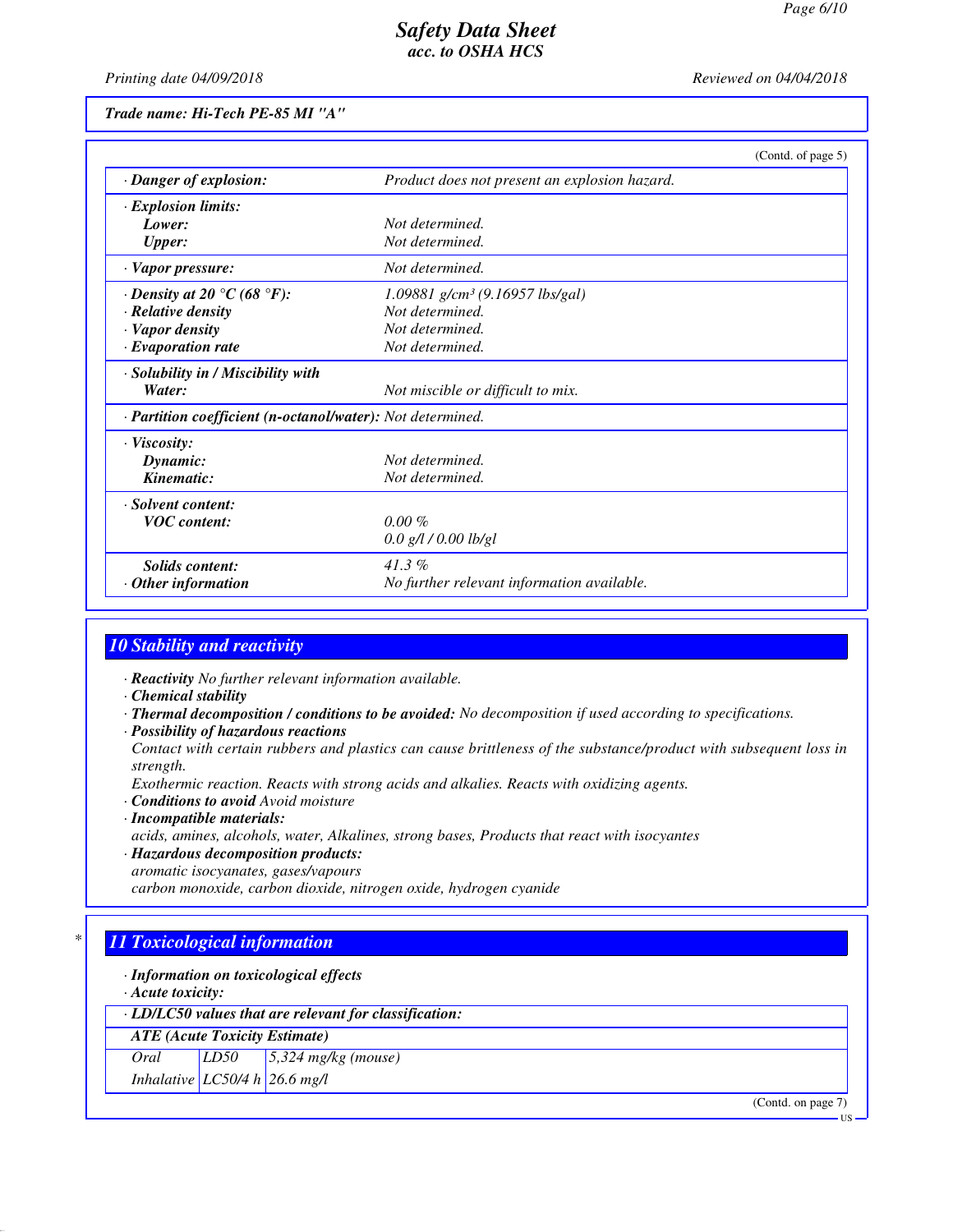*Printing date 04/09/2018 Reviewed on 04/04/2018*

*Trade name: Hi-Tech PE-85 MI "A"*

|                                |      | (Contd. of page 6)                                                                                             |   |
|--------------------------------|------|----------------------------------------------------------------------------------------------------------------|---|
|                                |      | 101-68-8 4,4'-methylenediphenyl diisocyanate                                                                   |   |
| Oral                           | LD50 | $2,200$ mg/kg (mouse)                                                                                          |   |
| Primary irritant effect:       |      |                                                                                                                |   |
|                                |      | $\cdot$ on the skin: Irritant to skin and mucous membranes.                                                    |   |
| on the eye: Irritating effect. |      |                                                                                                                |   |
| · Sensitization:               |      |                                                                                                                |   |
|                                |      | Sensitization possible through inhalation.                                                                     |   |
|                                |      | Sensitization possible through skin contact.                                                                   |   |
|                                |      | Additional toxicological information:                                                                          |   |
|                                |      | The product shows the following dangers according to internally approved calculation methods for preparations: |   |
| Harmful<br><i>Irritant</i>     |      |                                                                                                                |   |
|                                |      |                                                                                                                |   |
| Carcinogenic categories        |      |                                                                                                                |   |
|                                |      | <b>IARC</b> (International Agency for Research on Cancer)                                                      |   |
|                                |      | 101-68-8 $\vert$ 4,4'-methylenediphenyl diisocyanate                                                           | 3 |
|                                |      | <b>NTP</b> (National Toxicology Program)                                                                       |   |
|                                |      | None of the ingredients is listed.                                                                             |   |
|                                |      | <b>OSHA-Ca (Occupational Safety &amp; Health Administration)</b>                                               |   |
|                                |      | None of the ingredients is listed.                                                                             |   |
|                                |      |                                                                                                                |   |

## *12 Ecological information*

*· Toxicity*

- *· Aquatic toxicity: No further relevant information available.*
- *· Persistence and degradability No further relevant information available.*
- *· Behavior in environmental systems:*
- *· Bioaccumulative potential No further relevant information available.*
- *· Mobility in soil No further relevant information available.*
- *· Additional ecological information:*

*· General notes:*

*Water hazard class 1 (Self-assessment): slightly hazardous for water*

*Do not allow undiluted product or large quantities of it to reach ground water, water course or sewage system.*

- *· Results of PBT and vPvB assessment*
- *· PBT: Not applicable.*
- *· vPvB: Not applicable.*
- *· Other adverse effects No further relevant information available.*

# *13 Disposal considerations*

- *· Waste treatment methods*
- *· Recommendation:*

*Must not be disposed of together with household garbage. Do not allow product to reach sewage system. Incinerate in a licensed facility. Dispose of in a licensed facility. Do not discharge substance/product into sewer system.*

(Contd. on page 8)

US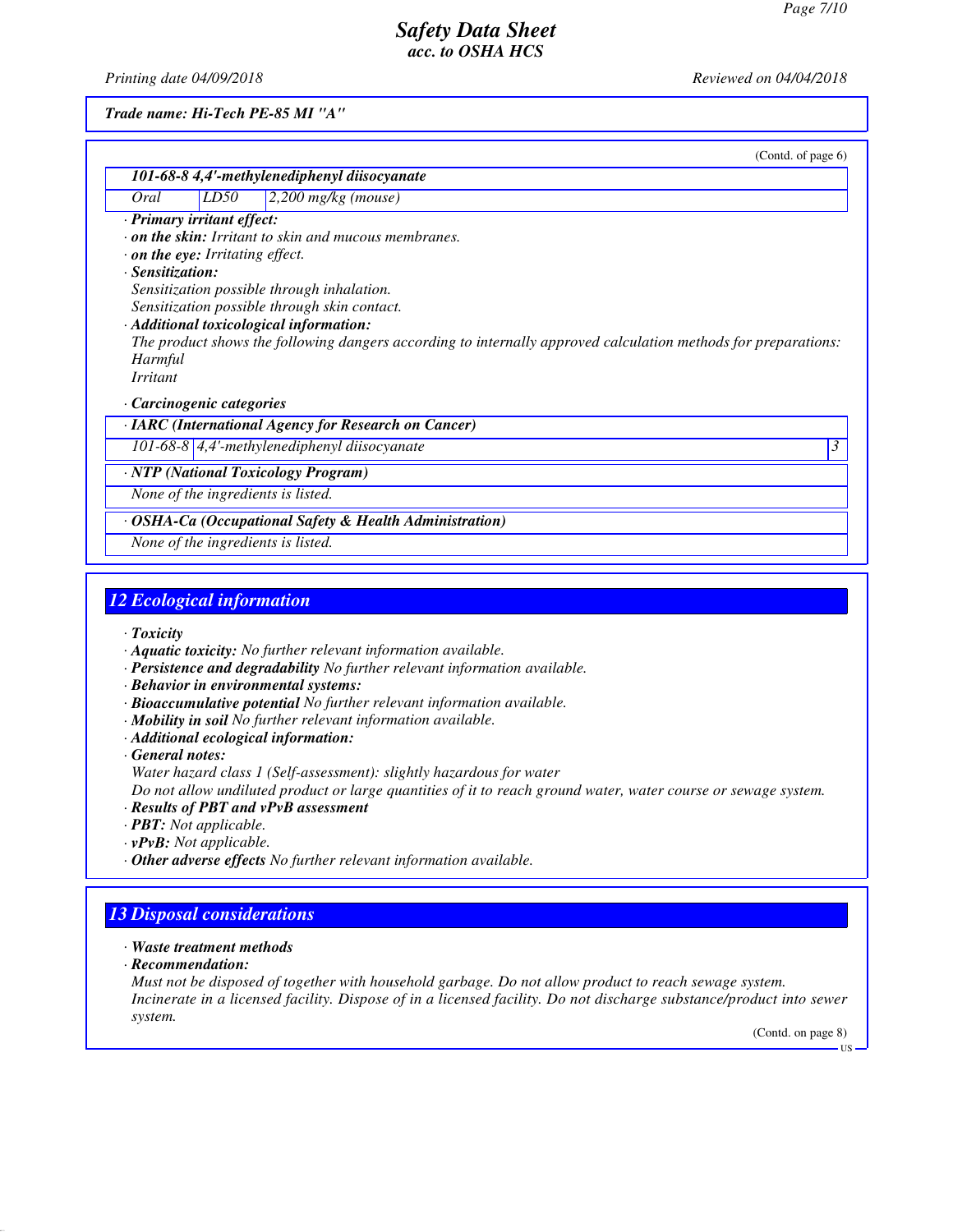(Contd. of page 7)

# *Safety Data Sheet acc. to OSHA HCS*

*Printing date 04/09/2018 Reviewed on 04/04/2018*

*Trade name: Hi-Tech PE-85 MI "A"*

*· Uncleaned packagings:*

*· Recommendation: Disposal must be made according to official regulations.*

| <b>14 Transport information</b>                                                     |                 |
|-------------------------------------------------------------------------------------|-----------------|
| ⋅ UN-Number<br>· DOT, ADN, IMDG, IATA                                               | not regulated   |
| · UN proper shipping name<br>· DOT, ADN, IMDG, IATA                                 | not regulated   |
| $\cdot$ Transport hazard class(es)                                                  |                 |
| · DOT, ADN, IMDG, IATA<br>· Class                                                   | not regulated   |
| · Packing group<br>· DOT, IMDG, IATA                                                | not regulated   |
| · Environmental hazards:                                                            | Not applicable. |
| Special precautions for user                                                        | Not applicable. |
| · Transport in bulk according to Annex II of<br><b>MARPOL73/78 and the IBC Code</b> | Not applicable. |
| · UN "Model Regulation":                                                            | not regulated   |

# *\* 15 Regulatory information*

*· Safety, health and environmental regulations/legislation specific for the substance or mixture · Sara*

*· Section 355 (extremely hazardous substances):*

*None of the ingredients is listed.*

*· Section 313 (Specific toxic chemical listings): 101-68-8 4,4'-methylenediphenyl diisocyanate*

*· TSCA (Toxic Substances Control Act):*

*101-68-8 4,4'-methylenediphenyl diisocyanate*

*25686-28-6 Benzene, 1,1'-methylenebis[4-isocyanato-, homopolymer*

*26447-40-5 methylenediphenyl diisocyanate*

*· Proposition 65*

*· Chemicals known to cause cancer:*

*None of the ingredients is listed.*

*· Chemicals known to cause reproductive toxicity for females:*

*None of the ingredients is listed.*

*· Chemicals known to cause reproductive toxicity for males:*

*None of the ingredients is listed.*

*· Chemicals known to cause developmental toxicity:*

*None of the ingredients is listed.*

(Contd. on page 9)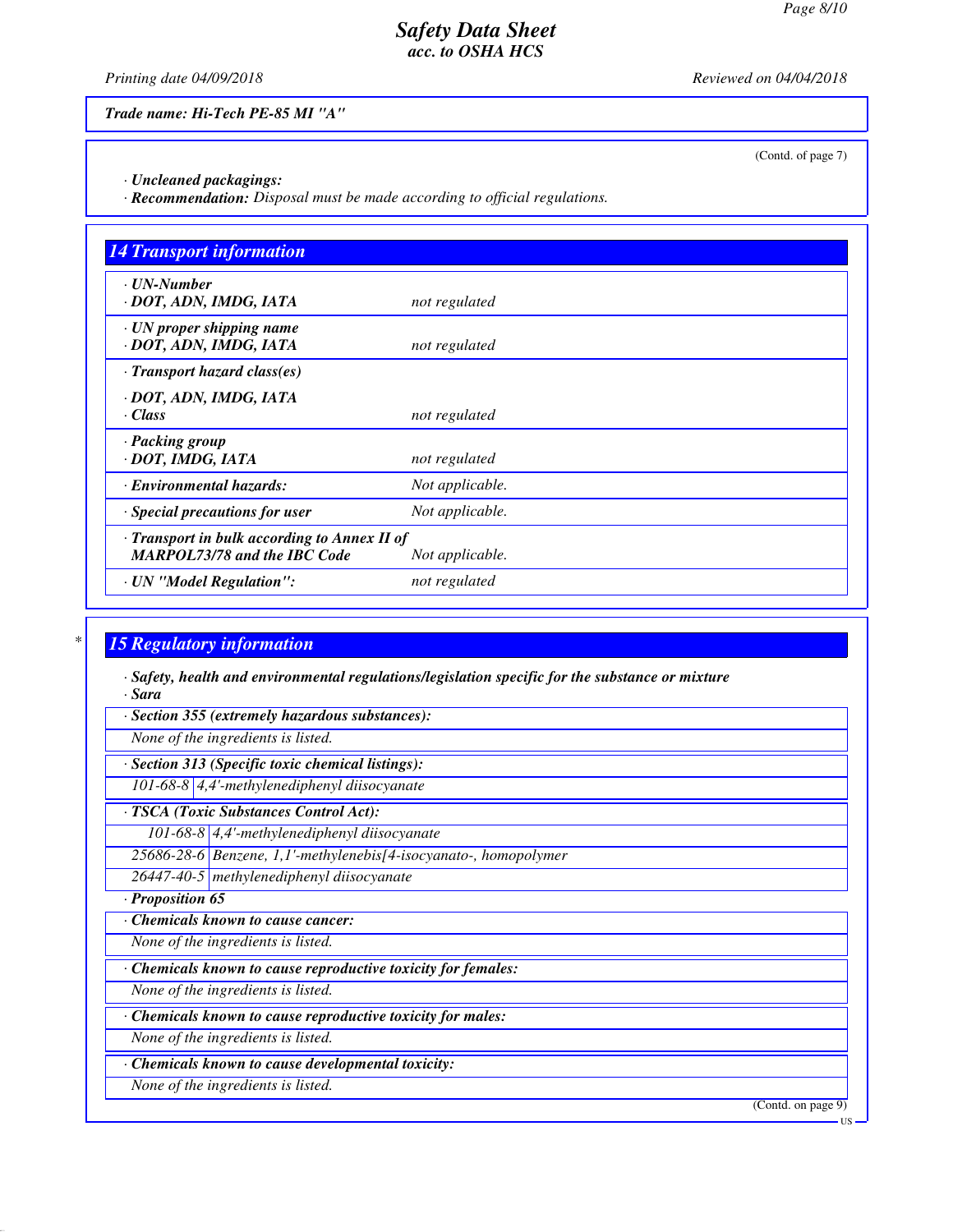*Printing date 04/09/2018 Reviewed on 04/04/2018*

*Trade name: Hi-Tech PE-85 MI "A"*

(Contd. of page 8)

*· Carcinogenic categories*

*· EPA (Environmental Protection Agency)*

*101-68-8 4,4'-methylenediphenyl diisocyanate D, CBD*

*· TLV (Threshold Limit Value established by ACGIH)*

*None of the ingredients is listed.*

*· NIOSH-Ca (National Institute for Occupational Safety and Health)*

*None of the ingredients is listed.*

*· GHS label elements The product is classified and labeled according to the Globally Harmonized System (GHS). · Hazard pictograms*



*· Signal word Danger*

*· Hazard-determining components of labeling: 4,4'-methylenediphenyl diisocyanate methylenediphenyl diisocyanate · Hazard statements Causes skin irritation. Causes serious eye irritation. May cause allergy or asthma symptoms or breathing difficulties if inhaled. May cause an allergic skin reaction. Suspected of causing cancer. May cause respiratory irritation. May cause damage to organs through prolonged or repeated exposure. · Precautionary statements Obtain special instructions before use. Do not handle until all safety precautions have been read and understood. Do not breathe dust/fume/gas/mist/vapors/spray. Wash thoroughly after handling. Use only outdoors or in a well-ventilated area. Contaminated work clothing must not be allowed out of the workplace. Wear protective gloves/protective clothing/eye protection/face protection. [In case of inadequate ventilation] wear respiratory protection. If on skin: Wash with plenty of water. IF INHALED: Remove person to fresh air and keep comfortable for breathing. If in eyes: Rinse cautiously with water for several minutes. Remove contact lenses, if present and easy to do. Continue rinsing. IF exposed or concerned: Get medical advice/attention. Call a poison center/doctor if you feel unwell. Specific treatment (see on this label). Get medical advice/attention if you feel unwell. Take off contaminated clothing and wash it before reuse. If skin irritation or rash occurs: Get medical advice/attention. If eye irritation persists: Get medical advice/attention. If experiencing respiratory symptoms: Call a poison center/doctor. Wash contaminated clothing before reuse. Store in a well-ventilated place. Keep container tightly closed. Store locked up.* (Contd. on page 10)

**HS**